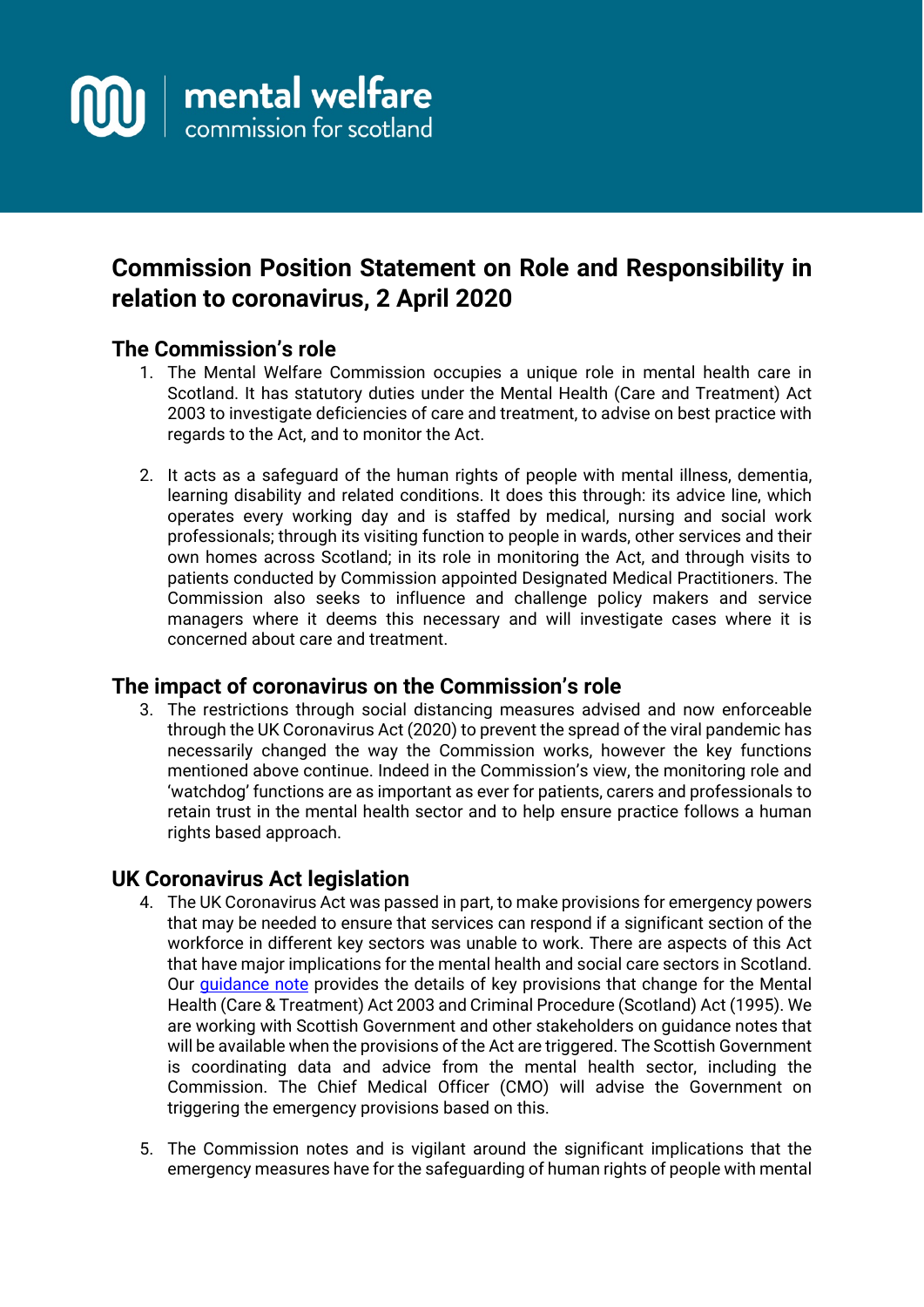illness and associated conditions. Detentions can be applied with less multidisciplinary input, can last longer, will have less scrutiny and a single doctor will be able to make a recommendation for an order for treatment of six months. These orders could be extended without mandatory reviews. Treatments might be administered to non-consenting adults without the authorisation of an independent doctor that the Commission appoints to review this.

- 6. We note that there is no change to the duty on health boards to ensure advocacy for people with mental illness and associated conditions. The Commission welcomes this.
- 7. The Commission feels that it is important that these changes are viewed as the significant reductions in safeguards that they amount to, and are not described as 'easements' or 'reductions in administrative burdens'.
- 8. The Commission notes the significant changes to how S13ZA might operate under emergency powers in the Coronavirus Act, which was passed on 1 April, 2020. The Scottish Government has now agreed that the Mental Welfare Commission will be key to that scrutiny process.

## **Advice Line Calls**

- 9. The provisions mentioned above are not yet in force and yet through the Commission advice line function we are already aware of issues that are facing the sector as restrictions are imposed on visitors to people in hospital, and services are planning for a difficult time ahead. Many of the concerns fall into the following groups:
	- i. **An exacerbation of an existing lack of resource** due to new restrictions on patients being admitted e.g., forensic medium secure estate, IPCU provision for young people
	- ii. **A lack of clarity or misinterpretation of guidance** around visitors/carers accompanying people with dementia, learning disability or autism into hospital (for non-covid reasons) causing confusion and distress
	- iii. **Distress to patients and relatives/carers** as services move to phone-call only, or reduce the available services
	- iv. **Miscommunication causing distress** as services, organisations and primary care send out information in haste without taking time to consider the implications e.g., writing to advise relatives (with no discussion with either patient or relative) that their loved one now had a DNACPR in place.
	- v. **Concerns from health and social care** colleagues about safety of themselves, and people they come into contact with, both in hospitals and community settings e.g., CPR in acute hospitals, safety when administering depot medications.
	- vi. **Additional pressure on relatives/carers.** We have received calls about the additional pressure on relatives/carers with service closures and carers/family picking up the slack for services.
- 10. The Commission, where possible, is creating advice on common or serious issues that we become aware of and these are added on a regular basis to our advice note.
- 11. We note the comments of colleagues at the Scottish Human Rights Commission: [http://www.scottishhumanrights.com/news/commission-flags-human-rights](http://www.scottishhumanrights.com/news/commission-flags-human-rights-implications-of-coronavirus-emergency-laws/)[implications-of-coronavirus-emergency-laws/](http://www.scottishhumanrights.com/news/commission-flags-human-rights-implications-of-coronavirus-emergency-laws/)